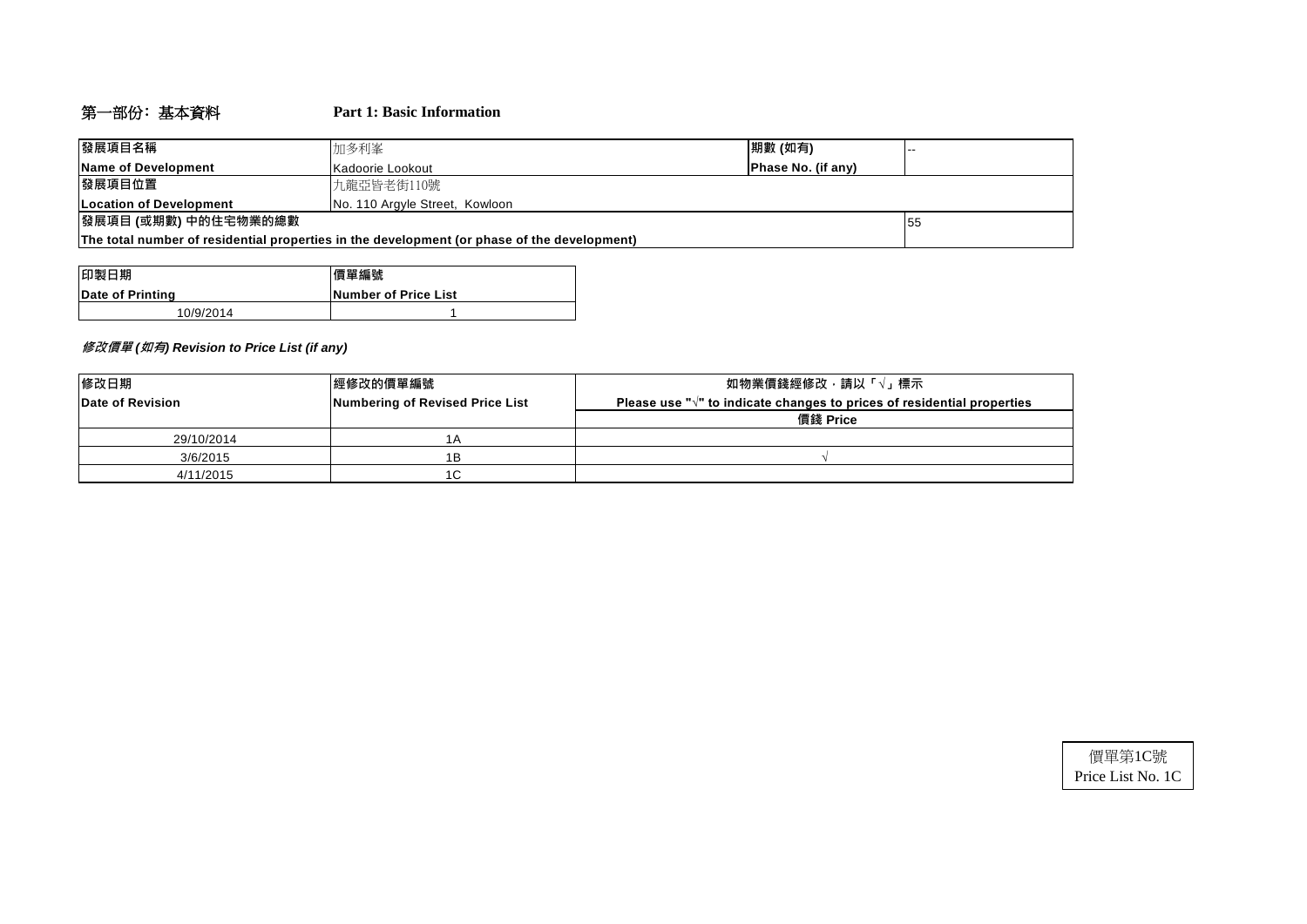# 第二部份﹕面積及售價資料 **Part 2: Information on Area and Price**

| 前庭<br>庭院<br>Yard<br><b>Terrace</b><br>$--$<br>$--$ |
|----------------------------------------------------|
|                                                    |
|                                                    |
|                                                    |
| $  \,$<br>$--$                                     |
|                                                    |
| $--$<br>$---$                                      |
|                                                    |
| $--$<br>$---$                                      |
|                                                    |
| $--$<br>$---$                                      |
|                                                    |
| $--$<br>$--$                                       |
|                                                    |
|                                                    |
| $--$<br>$--$                                       |
|                                                    |
|                                                    |
| $ -$<br>$--$                                       |
|                                                    |
| $\mathcal{L}_{\mathcal{F}}$<br>$--$                |
|                                                    |
| $--$<br>$--$                                       |
|                                                    |
|                                                    |
|                                                    |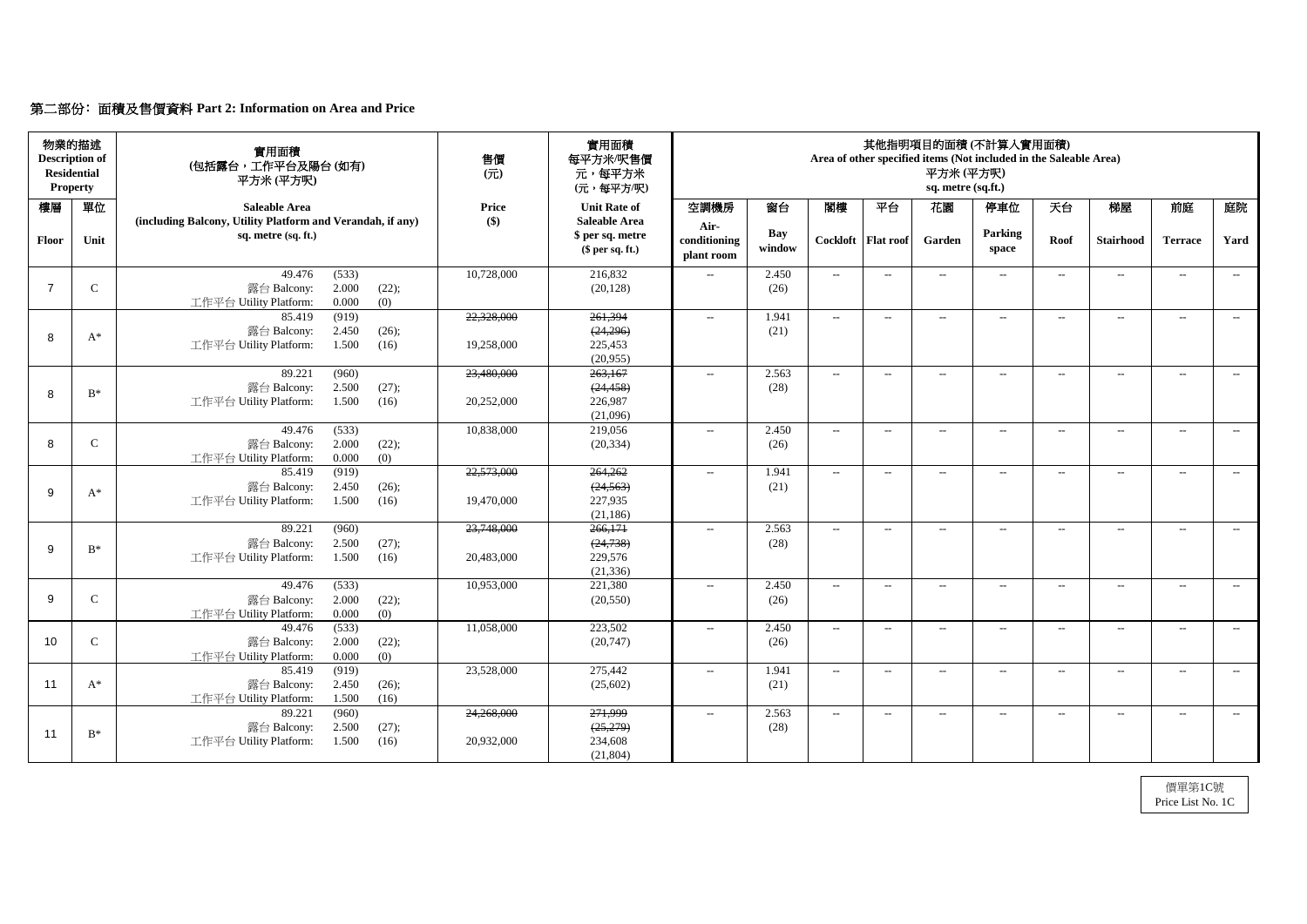|  | 第二部份: 面積及售價資料 Part 2: Information on Area and Price |  |  |  |  |
|--|-----------------------------------------------------|--|--|--|--|
|--|-----------------------------------------------------|--|--|--|--|

| 物業的描述<br><b>Description of</b><br><b>Residential</b><br><b>Property</b> |               | 實用面積<br>(包括露台,工作平台及陽台(如有)<br>平方米(平方呎)                                                       | 售價<br>$(\overrightarrow{\pi})$ | 實用面積<br>每平方米/呎售價<br>元,每平方米<br>(元,每平方/呎)                    | 其他指明項目的面積(不計算入實用面積)<br>Area of other specified items (Not included in the Saleable Area)<br>平方米(平方呎)<br>sq. metre (sq.ft.) |               |        |                      |                          |                          |       |                  |                |       |
|-------------------------------------------------------------------------|---------------|---------------------------------------------------------------------------------------------|--------------------------------|------------------------------------------------------------|----------------------------------------------------------------------------------------------------------------------------|---------------|--------|----------------------|--------------------------|--------------------------|-------|------------------|----------------|-------|
| 樓層                                                                      | 單位            | <b>Saleable Area</b>                                                                        | <b>Price</b>                   | <b>Unit Rate of</b>                                        | 空調機房                                                                                                                       | 窗台            | 閣樓     | 平台                   | 花園                       | 停車位                      | 天台    | 梯屋               | 前庭             | 庭院    |
| Floor                                                                   | Unit          | (including Balcony, Utility Platform and Verandah, if any)<br>sq. metre (sq. ft.)           | $\left( \text{\$}\right)$      | <b>Saleable Area</b><br>\$ per sq. metre<br>\$per sq. ft.) | Air-<br>conditioning<br>plant room                                                                                         | Bay<br>window |        | Cockloft   Flat roof | Garden                   | <b>Parking</b><br>space  | Roof  | <b>Stairhood</b> | <b>Terrace</b> | Yard  |
| 11                                                                      | $\mathcal{C}$ | (533)<br>49.476<br>2.000<br>露台 Balcony:<br>(22);<br>(0)<br>0.000<br>工作平台 Utility Platform:  | 11,158,000                     | 225,523<br>(20, 934)                                       | $---$                                                                                                                      | 2.450<br>(26) | $\sim$ | $--$                 | $--$                     | $---$                    | $--$  | $---$            | $---$          | $---$ |
| 12                                                                      | $B^*$         | 89.221<br>(960)<br>2.500<br>(27);<br>露台 Balcony:<br>1.500<br>(16)<br>工作平台 Utility Platform: | 24,550,000<br>21,175,000       | 275,159<br>(25, 573)<br>237,332<br>(22,057)                | $\mathcal{L}_{\mathcal{L}}$                                                                                                | 2.563<br>(28) | $-$    | $--$                 | $--$                     | $\overline{\phantom{a}}$ | $--$  | $---$            | $---$          | $---$ |
| 12                                                                      | $\mathsf{C}$  | 49.476<br>(533)<br>2.000<br>(22);<br>露台 Balcony:<br>0.000<br>(0)<br>工作平台 Utility Platform:  | 11,258,000                     | 227,545<br>(21, 122)                                       | $---$                                                                                                                      | 2.450<br>(26) | $-$    | $--$                 | $\overline{\phantom{a}}$ | $\overline{\phantom{a}}$ | $---$ | $--$             | $---$          | $--$  |
| 15                                                                      | $\mathcal{C}$ | (533)<br>49.476<br>2.000<br>(22);<br>露台 Balcony:<br>0.000<br>(0)<br>工作平台 Utility Platform:  | 11,363,000                     | 229,667<br>(21,319)                                        | $- -$                                                                                                                      | 2.450<br>(26) | $--$   | $--$                 | $\qquad \qquad -$        | $--$                     | $--$  | $--$             | $--$           | $---$ |
| 16                                                                      | $A^*$         | (919)<br>85.419<br>2.450<br>(26);<br>露台 Balcony:<br>工作平台 Utility Platform:<br>1.500<br>(16) | 24,368,000                     | 285,276<br>(26,516)                                        | $-$                                                                                                                        | 1.941<br>(21) | $--$   | $--$                 | $\overline{\phantom{a}}$ | $\overline{\phantom{a}}$ | $--$  | $- -$            | $--$           | $--$  |
| 16                                                                      | $\mathcal{C}$ | (533)<br>49.476<br>2.000<br>露台 Balcony:<br>(22);<br>0.000<br>(0)<br>工作平台 Utility Platform:  | 11,463,000                     | 231,688<br>(21,507)                                        | $\mathcal{L}_{\mathcal{L}}$                                                                                                | 2.450<br>(26) | $  \,$ | $--$                 | $--$                     | $--$                     | $---$ | $--$             | $--$           | $---$ |
| 17                                                                      | $B^*$         | (960)<br>89.221<br>露台 Balcony:<br>(27);<br>2.500<br>工作平台 Utility Platform:<br>1.500<br>(16) | 25,328,000<br>21,846,000       | 283,879<br>(26, 383)<br>244,853<br>(22, 756)               | $--$                                                                                                                       | 2.563<br>(28) | $\sim$ | $--$                 | $--$                     | $--$                     | $---$ | $--$             | $--$           | $---$ |
| 17                                                                      | $\mathsf{C}$  | 49.476<br>(533)<br>2.000<br>露台 Balcony:<br>(22);<br>工作平台 Utility Platform:<br>0.000<br>(0)  | 11,568,000                     | 233,810<br>(21,704)                                        | $--$                                                                                                                       | 2.450<br>(26) | $--$   | $--$                 | $\overline{\phantom{a}}$ | $---$                    | $--$  | $--$             | $--$           | $--$  |
| 18                                                                      | $A^*$         | 85.419<br>(919)<br>2.450<br>露台 Balcony:<br>(26);<br>工作平台 Utility Platform:<br>1.500<br>(16) | 24,958,000                     | 292,183<br>(27, 158)                                       | $- -$                                                                                                                      | 1.941<br>(21) | $--$   | $--$                 | $--$                     | $\overline{\phantom{m}}$ | $--$  | $--$             | $--$           | $--$  |
| 18                                                                      | $B^*$         | 89.221<br>(960)<br>露台 Balcony:<br>2.500<br>(27);<br>工作平台 Utility Platform:<br>1.500<br>(16) | 25,713,000<br>22,178,000       | 288,194<br>(26, 784)<br>248,574<br>(23,102)                | $--$                                                                                                                       | 2.563<br>(28) | $--$   | $--$                 | $--$                     | $--$                     | $--$  | $--$             | $--$           | $--$  |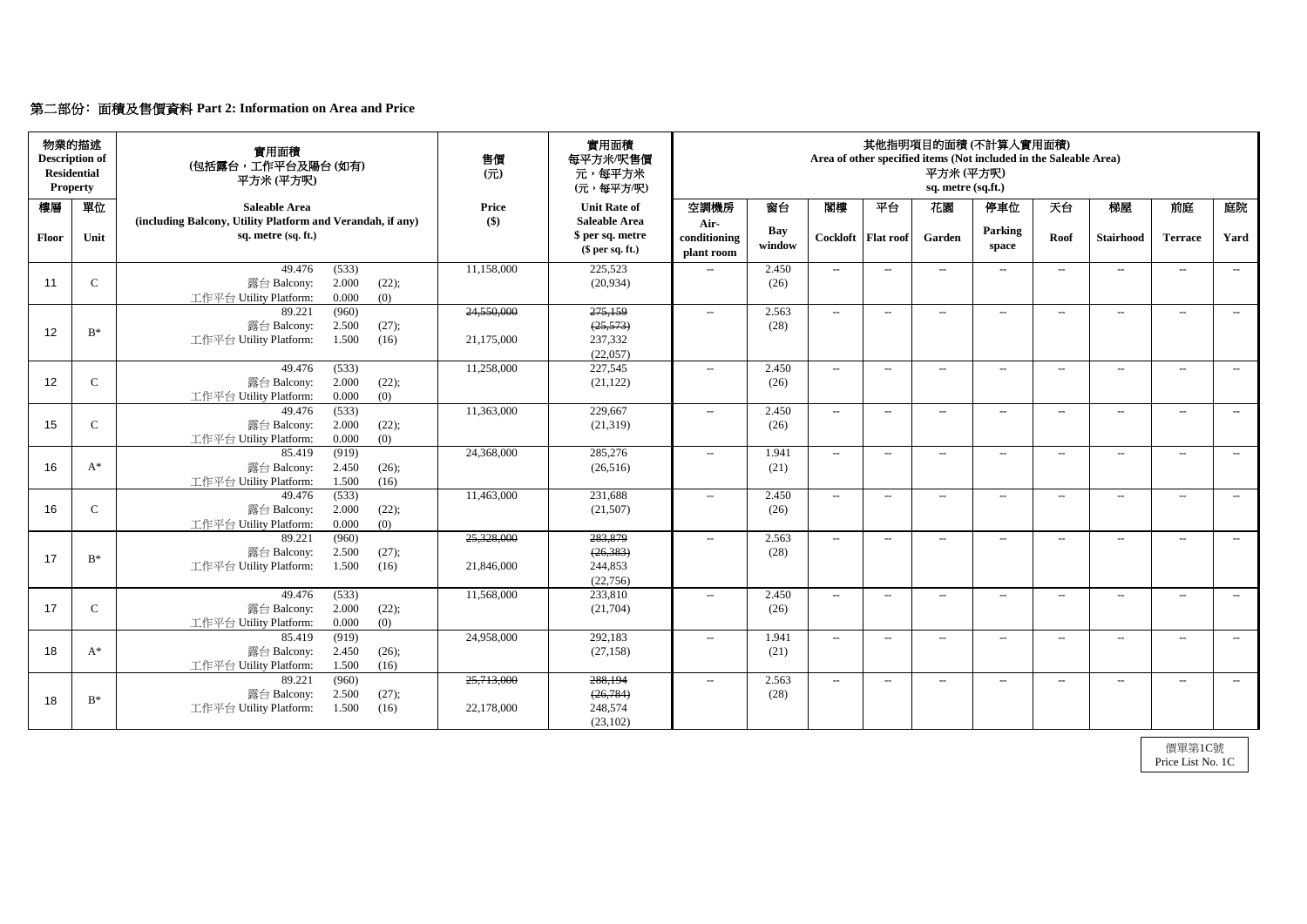# 第二部份﹕面積及售價資料 **Part 2: Information on Area and Price**

| 物業的描述<br><b>Description of</b><br><b>Residential</b><br><b>Property</b> |              | 實用面積<br>(包括露台,工作平台及陽台(如有)<br>平方米 (平方呎)                                            | 售價<br>$($ $\overrightarrow{\pi}$ $)$ | 實用面積<br>每平方米/呎售價<br>元,每平方米<br>(元,每平方/呎)                    | 其他指明項目的面積(不計算入實用面積)<br>Area of other specified items (Not included in the Saleable Area)<br>平方米(平方呎)<br>sq. metre (sq.ft.) |                      |        |                      |                          |                          |        |                   |                          |       |
|-------------------------------------------------------------------------|--------------|-----------------------------------------------------------------------------------|--------------------------------------|------------------------------------------------------------|----------------------------------------------------------------------------------------------------------------------------|----------------------|--------|----------------------|--------------------------|--------------------------|--------|-------------------|--------------------------|-------|
| 樓層                                                                      | 單位           | <b>Saleable Area</b>                                                              | <b>Price</b>                         | <b>Unit Rate of</b>                                        | 空調機房                                                                                                                       | 窗台                   | 閣樓     | 平台                   | 花園                       | 停車位                      | 天台     | 梯屋                | 前庭                       | 庭院    |
| <b>Floor</b>                                                            | Unit         | (including Balcony, Utility Platform and Verandah, if any)<br>sq. metre (sq. ft.) | $\left( \text{\$}\right)$            | <b>Saleable Area</b><br>\$ per sq. metre<br>\$per sq. ft.) | Air-<br>conditioning<br>plant room                                                                                         | <b>Bay</b><br>window |        | Cockloft   Flat roof | Garden                   | Parking<br>space         | Roof   | <b>Stairhood</b>  | <b>Terrace</b>           | Yard  |
|                                                                         |              | 49.476<br>(533)                                                                   | 11,758,000                           | 237,651                                                    | $- -$                                                                                                                      | 2.450                | $--$   | $--$                 | $\qquad \qquad -$        | $--$                     | $---$  | $\qquad \qquad -$ | $--$                     | $--$  |
| 18                                                                      | $\mathbf C$  | 2.000<br>露台 Balcony:<br>(22);<br>0.000<br>工作平台 Utility Platform:<br>(0)           |                                      | (22,060)                                                   |                                                                                                                            | (26)                 |        |                      |                          |                          |        |                   |                          |       |
|                                                                         |              | (533)<br>49.476                                                                   | 11,768,000                           | 237,853                                                    | $\mathcal{L}_{\mathcal{L}}$                                                                                                | 2.450                | $--$   | $--$                 | $--$                     | $ -$                     | $---$  | $---$             | $--$                     | $--$  |
| 19                                                                      | $\mathbf C$  | 2.000<br>(22);<br>露台 Balcony:                                                     |                                      | (22,079)                                                   |                                                                                                                            | (26)                 |        |                      |                          |                          |        |                   |                          |       |
|                                                                         |              | 工作平台 Utility Platform:<br>0.000<br>(0)                                            |                                      |                                                            |                                                                                                                            |                      |        |                      |                          |                          |        |                   |                          |       |
|                                                                         |              | (919)<br>85.419                                                                   | 25,193,000                           | 294,934                                                    | $---$                                                                                                                      | 1.941                | $--$   | $---$                | $--$                     | $\overline{\phantom{a}}$ | $--$   | $\qquad \qquad -$ | $--$                     | $--$  |
| 20                                                                      | $A^*$        | 露台 Balcony:<br>2.450<br>(26);                                                     |                                      | (27, 413)                                                  |                                                                                                                            | (21)                 |        |                      |                          |                          |        |                   |                          |       |
|                                                                         |              | 1.500<br>工作平台 Utility Platform:<br>(16)                                           | 21,729,000                           | 254,381<br>(23, 644)                                       |                                                                                                                            |                      |        |                      |                          |                          |        |                   |                          |       |
|                                                                         |              | (533)<br>49.476                                                                   | 11,883,000                           | 240,177                                                    | $- -$                                                                                                                      | 2.450                | $--$   | $-$                  | $-$                      | $---$                    | $-$    | $---$             | $---$                    | $---$ |
| 20                                                                      | $\mathbf C$  | 露台 Balcony:<br>2.000<br>(22);                                                     |                                      | (22, 295)                                                  |                                                                                                                            | (26)                 |        |                      |                          |                          |        |                   |                          |       |
|                                                                         |              | (0)<br>0.000<br>工作平台 Utility Platform:                                            |                                      |                                                            |                                                                                                                            |                      |        |                      |                          |                          |        |                   |                          |       |
|                                                                         |              | (919)<br>85.419                                                                   | 25,428,000                           | 297,686                                                    | $--$                                                                                                                       | 1.941                | $--$   | $---$                | $--$                     | $--$                     | $--$   | $\qquad \qquad -$ | $--$                     | $---$ |
| 21                                                                      | $A^*$        | 2.450<br>(26);<br>露台 Balcony:                                                     |                                      | (27,669)                                                   |                                                                                                                            | (21)                 |        |                      |                          |                          |        |                   |                          |       |
|                                                                         |              | 1.500<br>(16)<br>工作平台 Utility Platform:                                           |                                      |                                                            |                                                                                                                            |                      |        |                      |                          |                          |        |                   |                          |       |
|                                                                         |              | (960)<br>89.221                                                                   | 26,120,000                           | 292,756                                                    | $--$                                                                                                                       | 2.563                | $--$   | $--$                 | $--$                     | $--$                     | $--$   | $---$             | $--$                     | $--$  |
| 21                                                                      | $B^*$        | 2.500<br>露台 Balcony:<br>(27);                                                     |                                      | (27,208)                                                   |                                                                                                                            | (28)                 |        |                      |                          |                          |        |                   |                          |       |
|                                                                         |              | 工作平台 Utility Platform:<br>1.500<br>(16)                                           | 22,529,000                           | 252,508                                                    |                                                                                                                            |                      |        |                      |                          |                          |        |                   |                          |       |
|                                                                         |              | 49.476<br>(533)                                                                   | 11,998,000                           | (23, 468)<br>242,501                                       | $- -$                                                                                                                      | 2.450                | $-$    | $--$                 | $\rightarrow$            | $--$                     | $--$   | $\qquad \qquad -$ | $\overline{\phantom{a}}$ | $--$  |
| 21                                                                      | $\mathbf C$  | 2.000<br>露台 Balcony:<br>(22);                                                     |                                      | (22,510)                                                   |                                                                                                                            | (26)                 |        |                      |                          |                          |        |                   |                          |       |
|                                                                         |              | 0.000<br>工作平台 Utility Platform:<br>(0)                                            |                                      |                                                            |                                                                                                                            |                      |        |                      |                          |                          |        |                   |                          |       |
|                                                                         |              | 49.476<br>(533)                                                                   | 12,108,000                           | 244,725                                                    | $--$                                                                                                                       | 2.450                | $  \,$ | $--$                 | $\overline{\phantom{a}}$ | $---$                    | $- \,$ | $--$              | $--$                     | $--$  |
| 22                                                                      | $\mathsf{C}$ | 露台 Balcony:<br>2.000<br>(22);                                                     |                                      | (22, 717)                                                  |                                                                                                                            | (26)                 |        |                      |                          |                          |        |                   |                          |       |
|                                                                         |              | 0.000<br>工作平台 Utility Platform:<br>(0)                                            |                                      |                                                            |                                                                                                                            |                      |        |                      |                          |                          |        |                   |                          |       |
|                                                                         |              | 49.476<br>(533)                                                                   | 12,279,000                           | 248,181                                                    | $- -$                                                                                                                      | 2.450                | $--$   | $--$                 | $\qquad \qquad -$        | $--$                     | $---$  | $--$              | $--$                     | $--$  |
| 23                                                                      | $\mathsf{C}$ | 露台 Balcony:<br>2.000<br>(22);                                                     |                                      | (23,038)                                                   |                                                                                                                            | (26)                 |        |                      |                          |                          |        |                   |                          |       |
|                                                                         |              | 0.000<br>工作平台 Utility Platform:<br>(0)                                            |                                      |                                                            |                                                                                                                            |                      |        |                      |                          |                          |        |                   |                          |       |
|                                                                         |              | (529)<br>49.141                                                                   | 12,428,000                           | 252,905                                                    | $- -$                                                                                                                      | 2.450                | $\sim$ | $--$                 | $--$                     | $--$                     | $--$   | $--$              | $--$                     | $--$  |
| 25                                                                      | $\mathsf{C}$ | 2.000<br>(22);<br>露台 Balcony:                                                     |                                      | (23, 493)                                                  |                                                                                                                            | (26)                 |        |                      |                          |                          |        |                   |                          |       |
|                                                                         |              | 工作平台 Utility Platform:<br>0.000<br>(0)                                            |                                      |                                                            |                                                                                                                            |                      |        |                      |                          |                          |        |                   |                          |       |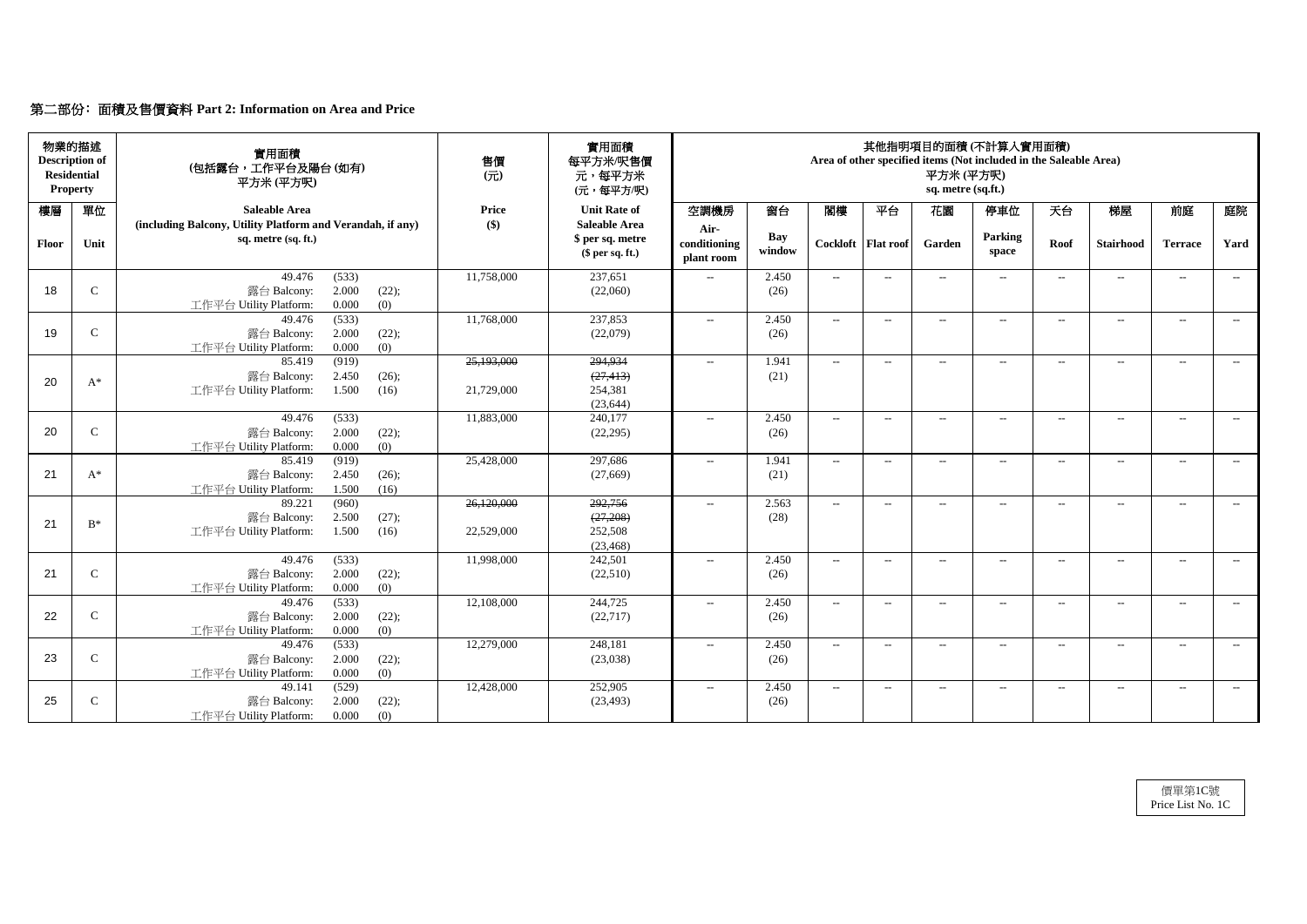#### 第三部份:其他資料 **Part 3: Other Information**

支付條款 Terms of payment

以銀行本票或支票繳付。所有本票或支票必須以香港持牌銀行所發出,抬頭必須為賣方律師行"孖士打律師行"。 買方於簽署臨時買賣合約時須繳付相等於售價5%作為臨時訂金,其中港幣\$300,000.00(如選購C單位)或港幣\$600,000.00(如選購A單位或B單位)須以銀行本票繳付,餘款將

shall be issued by a licensed bank in Hong Kong, and shall be made payable to the vendor's solicitors "MAYER BROWN JSM". HK\$600,000.00 (for Unit A or Unit B) shall be paid by a cashier order and the remaining portion of the preliminary deposit can be paid by cashier order or cheque. All cashier orders or cheques Purchasers shall pay the preliminary deposit equivalent to 5% of purchase price upon signing of the preliminary agreement for sale and purchase, of which HK\$300,000.00 (for Unit C) or

#### 第 53(3)條 / Section 53(3)

- (3) 實用面積及屬該住宅物業其他指明項目的面積是按《一手住宅物業銷售條例》第 8 條及附表二第 2 部計算得出的。 The saleable area and area of other specified items of the residential property are calculated in accordance with section 8 and Part 2 of Schedule 2 to the Residential Properties (First-hand Sales) Ordinance.
- (4)(i) 註:於本第4節內,「售價」指本價單第二部份表中所列之價錢,而「成交金額」指臨時買賣合約及買賣合約所載之價錢(即售價經計算適用支付條款及折扣後之價錢),因應不 同支付條款及/或折扣按售價計算得出之價目,四捨五入取最近的千位數作為成交金額。

不得就該人沒有簽立買賣合約而針對該人提出進一步申索。 如某人於某日期訂立臨時買賣合約,但沒有於該日期後的 5 個工作日内,就有關住宅物業簽立買賣合約,則 – (i) 該臨時合約即告終止;(ii) 有關的臨時訂金即予沒收;及 (iii) 擁有人

for sale and purchase, the owner must execute the agreement for sale and purchase within 8 working days after that date. If a person executes an agreement for sale and purchase in respect of the residential property within 5 working days after the date on which the person enters into the preliminary agreement 如某人於某日期訂立臨時買賣合約,並於該日期後的 5 個工作日內,就有關住宅物業簽立買賣合約,則擁有人必須在該日期後的 8 個工作日内,簽立該買賣合約。

the relevant terms of payment and/or applicable discounts on the Price will be rounded to the nearest thousand to determine the Transaction Price. and purchase and the agreement for sale and purchase, i.e. the purchase price after applying the relevant terms of payment and applicable discounts on the Price. The price obtained after applying Note: In this section 4, "Price" means the price set out in the schedule in Part 2 of this price list, and "Transaction Price" means the purchase price set out in the preliminary agreement for sale

- (1) 準買家應參閱發展項目的售樓說明書,以了解該項目的資料。 Prospective purchasers are advised to refer to the sales brochure for the development for information on the development.
- (2) 根據《一手住宅物業銷售條例》第 52(1)條及第 53(2)及(3)條, - According to sections 52(1) and 53(2) and (3) of the Residential Properties (First-hand Sales) Ordinance, –

for the failure. agreement for sale and purchase- (i) the preliminary agreement is terminated; (ii) the preliminary deposit is forfeited; and (iii) the owner does not have any further claim against the person If a person does not execute an agreement for sale and purchase in respect of the residential property within 5 working days after the date on which the person enters into the preliminary

#### 第 53(2)條 / Section 53(2)

with the owner. A preliminary deposit of 5% of the purchase price is payable by a person to the owner on entering into a preliminary agreement for sale and purchase in respect of the specified residential property

#### 第 52(1)條 / Section 52(1)

在某人就指明住宅物業與擁有人訂立臨時買賣合約時,該人須向擁有人支付售價的 5%的臨時訂金。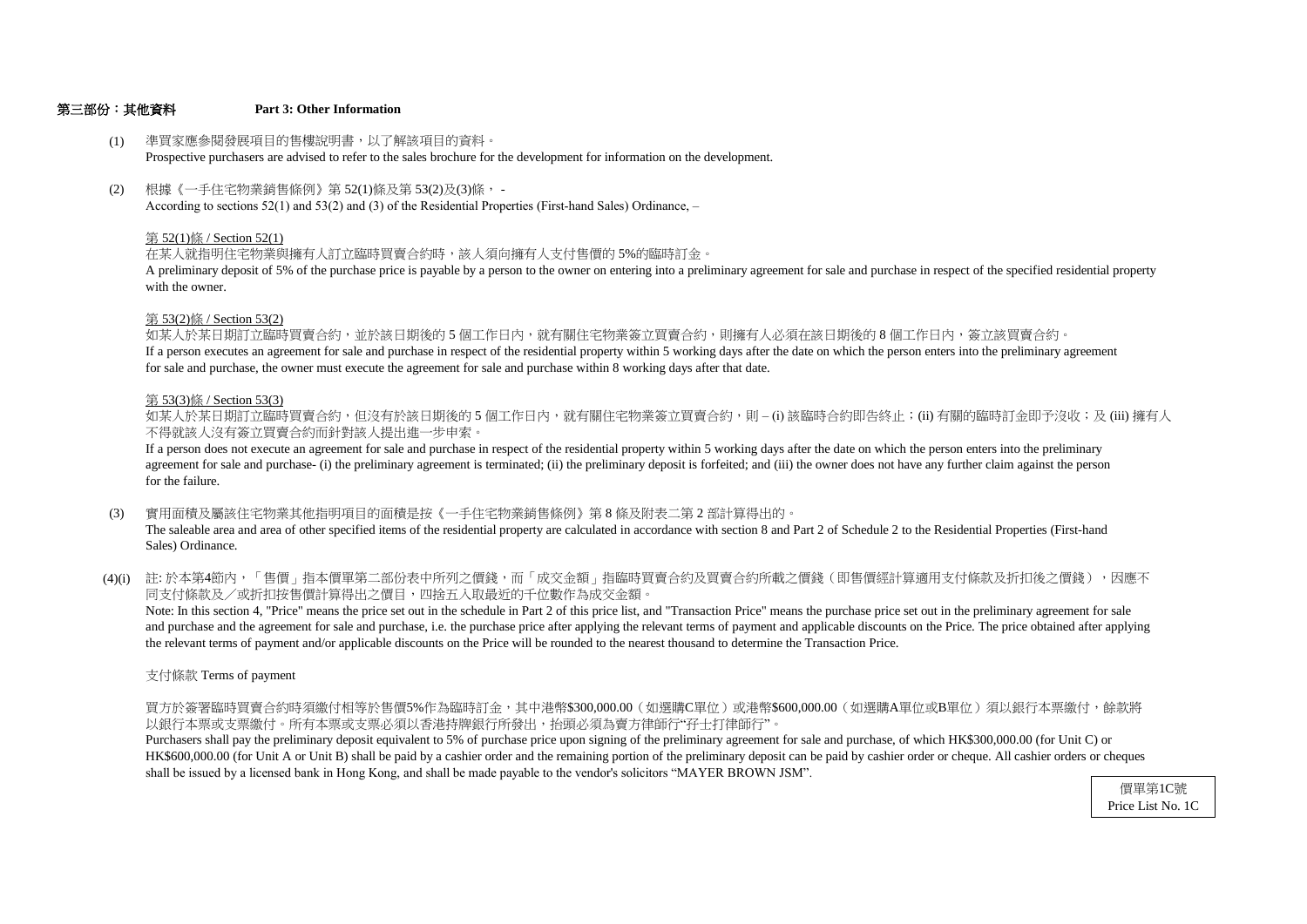#### **90**天付款計劃 **–** 照售價減**3%**

#### **90-day Payment Plan - 3% discount from the Price**

- 1)成交金額5%(臨時訂金)於買方簽署臨時買賣合約時繳付,買方須於簽署臨時買賣合約的日期後5個工作日內簽署買賣合約。 5% of the Transaction Price being the Preliminary Deposit shall be paid upon signing of the preliminary agreement for sale and purchase. The agreement for sale and purchase must be signed by the Purchaser within 5 working days thereafter.
- 2) 成交金額 5%( 加付訂金)於買方簽署買賣合約時繳付。

5% of the Transaction Price being Further Deposit shall be paid upon signing of the agreement for sale and purchase.

3) 成交金額 5% (加付訂金)於買方簽署買賣合約後30天內繳付。

5% of the Transaction Price being Further Deposit shall be paid within 30 days after signing of the agreement for sale and purchase.

4) 成交金額 85%於買方簽署臨時買賣合約後90天內繳付。 85% of the Transaction Price shall be paid within 90 days after the Purchaser signing the preliminary agreement for sale and purchase.

#### (4)(ii) 售價獲得折扣的基礎

Basis on which any discount on the Price is available

如果買家購買有關住宅物業於此價單第二部份標上"\*"之單位,賣方首次發售發展項目住宅車位時將優先邀請所有該等買家按賣方公佈之售價認購一個住宅車位。買家需於賣方作 出認購邀請時賣方所訂時限決定是否購買住宅車位及簽署相關買賣合約,逾時作棄權論。詳情以相關交易文件條款作準。

- (a) 請參閱4(i)。 Please refer to 4(i)
- (b) 「從價印花稅津貼」優惠 "Subsidy of Ad Valorem Stamp Duty" Benefit. 買家可獲額外4.25%售價折扣優惠作為「從價印花稅津貼」優惠。 An extra 4.25% discount from the Price would be offered to the purchasers as the "Subsidy of Ad Valorem Stamp Duty" Benefit.

### (4)(iii) 可就購買該項目中的指明住宅物業而連帶獲得的任何贈品、財務優惠或利益

Any gift, or any financial advantage or benefit, to be made available in connection with the purchase of a specified residential property in the development

When the Vendor first launches the sale of the Residential Carparking Spaces in the Development, purchasers of those residential properties marked with a "\*" in Part 2 of this price list will be invited to apply for the purchase of one such Residential Carparking Space (on such price as the Vendor prescribes) before the Residential Carparking Spaces in the Development are made available for purchase by other persons. Each such purchaser must decide whether to purchase one such Residential Carparking Space and must enter into a relevant agreement for sale and purchase within the period as prescribed by the Vendor when the Vendor makes the invitation, failing which that purchaser will be deemed to have given up the benefit. The benefit is subject to the terms and conditions of the relevant transaction documents.

以下贈品、財務優惠或利益由賣方提供及只適用於臨時買賣合約中列明之買方。 The following gift, financial advantage or benefit are offered by the Vendor and are applicable only to the Purchaser specified in the preliminary agreement for sale and purchase.

(a) 住宅停車位優惠

Offer of Residential Parking Space: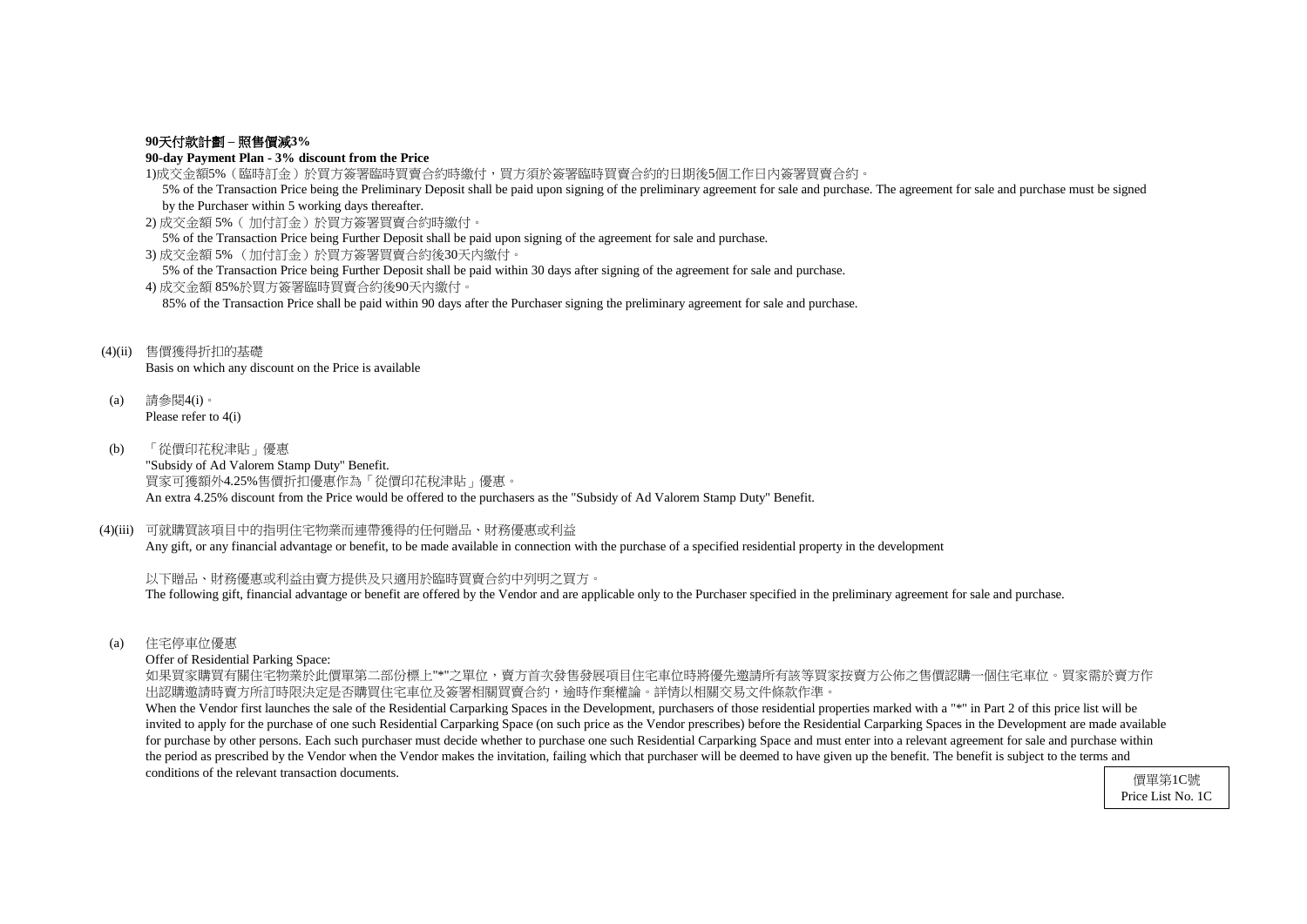(b) 「升級備用按揭貸款」優惠 Offer of Advanced Mortgage

(此優惠只適用於個人買家 This offer is only applicable to purchaser(s) who is individual)

買方可向「大鴻輝財務有限公司」或賣方相聯公司申按揭貸款以作購買有關住宅物業的融資,惟買方必需遵守下列按揭條款:

The Purchaser can apply for a mortgage loan for from "Tai Hung Fai Finance Limited" or the Vendor's associated company for the purpose of financing the purchase of the relevant residential property subject to the following conditions of the mortgage:

1) 貸款額不高於樓價之85%,並以有關住宅物業的第一押記作為抵押。

4) 首36個月之按揭之利率按東亞銀行不時提供之港元最優惠利率(後稱"最優惠利率")減2.75%(P-2.75% p.a.)(現時P=5.25%)計算,其後全期按最優惠利率 (P% p.a.) 計算,利率浮動。

The loan amount shall not exceed 85% of the Transaction Price and shall be secured by a first legal charge over the relevant residential property.

2) 貸款年期不可超過20年。

Interest on the mortgage loan will be calculated at 2.75% below the Hong Kong Dollar Prime Rate (P-2.75% p.a.) (currently P=5.25%) as quoted by Bank of East Asia ("the Hong Kong Dollar Prime Rate") from time to time for the first 36 months and thereafter at the Hong Kong Dollar Prime Rate (P% p.a.) and subject to fluctuation.

The maximum term of repayment of the mortgage loan shall not exceed 20 years.

3) 買方須於提款日起息供分期

Purchaser(s) will have to pay monthly instalments and interest will be accrued starting from the day of drawdown.

All legal documents of the mortgage shall be prepared and handled by the solicitors designated by the Vendor or its associated company and all relevant legal costs and disbursements shall be borne by the Purchaser solely.

Purchaser(s) shall complete the purchase of the residential property and fully pay the Transaction Price of the residential property irrespective of whether the mortgage loan is granted or not.

5) 貸款額、年期及利率以「大鴻輝財務有限公司」或賣方相聯公司最終決定為準。

Mortgage loan, tenor and interest rate are subject to final determination of "Tai Hung Fai Finance Limited" or the Vendor's associated company.

6) 所有按揭之法律文件必須由賣方或其相聯公司指定之律師行辦理,買方須負責支付一切有關之律師費用及雜費。

7) 賣方保留批核按揭之權利。

The Vendor reserves the right to decide whether or not to approve the mortgage loan.

8) 按揭貸款受其他條款及細則約束。

The above offers are subject to final terms and conditions.

9) 不論有關的按揭貸款獲批與否,買方仍須完成購買該住宅物業及全數繳付該住宅物業的樓價。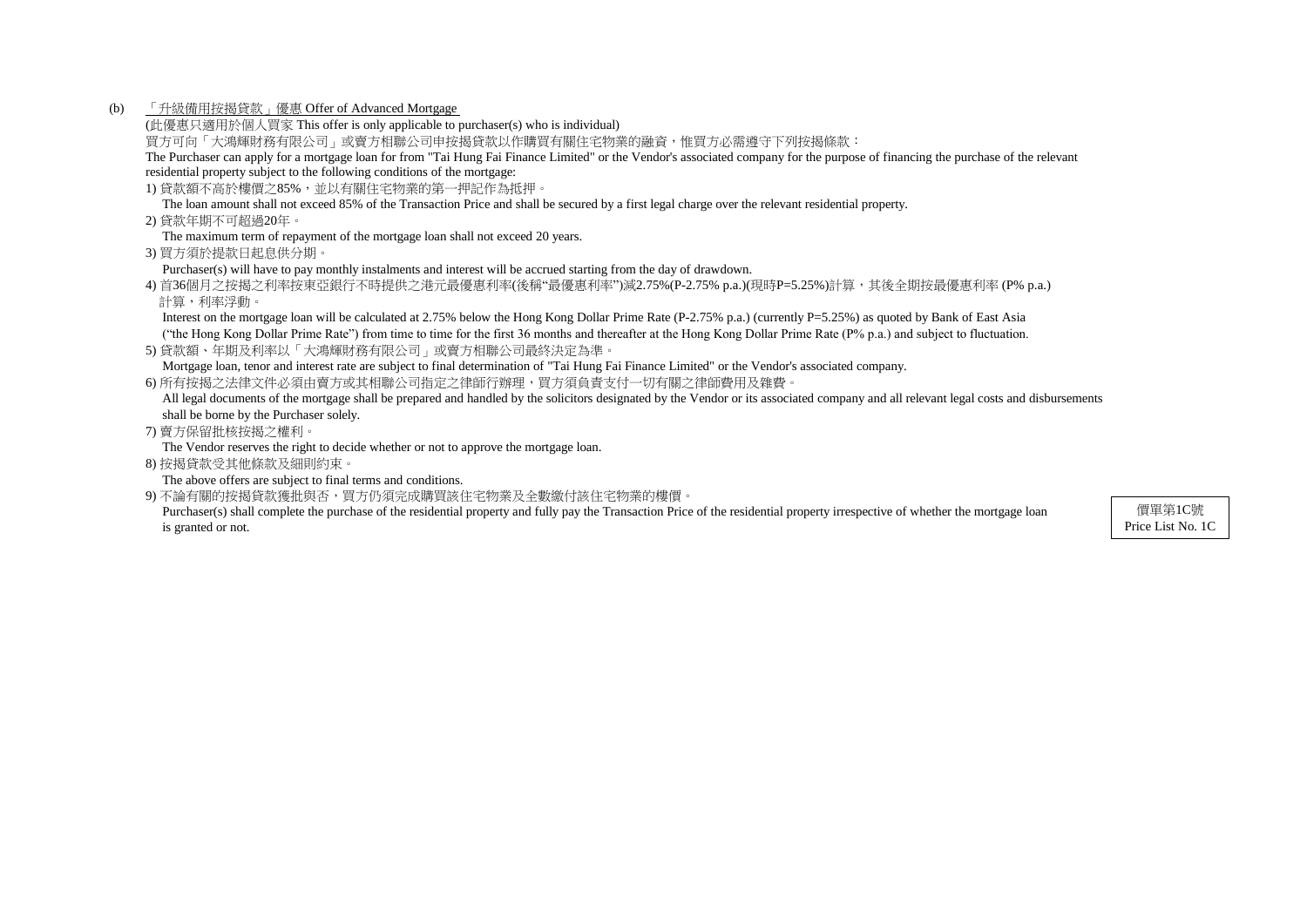#### (c) 為於B2層商舖優惠

#### Offer of Shop on B2/F

is as follows: Purchasers will be invited to apply for the purchase of one Shop on B2/F, the priority of purchase will be according to the sequence of specified unit sold in this Price List. The Price of each such Shop

買家可按於本價單售出的指明住宅單位先後次序揀選及購買本項目為於B2層商舖一個,商舖售價如下:

| hop            | Price       |  | Floor | Shop | Price       |                | Floor | Shop | Price       |
|----------------|-------------|--|-------|------|-------------|----------------|-------|------|-------------|
| 角铺             | 售價          |  | 樓層    | 商舖   | 售價          |                | 樓層    | 商舖   | 售價          |
| $\overline{2}$ | HK\$280,000 |  |       | 19   | HK\$388,000 |                |       | 30   | HK\$280,000 |
| 9              | HK\$338,000 |  |       | 23   | HK\$388,000 |                |       | 31   | HK\$280,000 |
| 11             | HK\$280,000 |  | B2    | 25   | HK\$388,000 | B <sub>2</sub> |       | 32   | HK\$280,000 |
| 13             | HK\$338,000 |  |       | 26   | HK\$280,000 |                |       |      |             |
| 15             | HK\$338,000 |  |       | 27   | HK\$280,000 |                |       |      |             |
| 18             | HK\$388,000 |  |       | 28   | HK\$280,000 |                |       |      |             |

| Floor          | Shop | Price       |
|----------------|------|-------------|
| 建區             | 商舖   | 售價          |
|                | 30   | HK\$280,000 |
|                | 31   | HK\$280,000 |
| B <sub>2</sub> | 32   | HK\$280,000 |
|                |      |             |
|                |      |             |
|                |      |             |

買家需於賣方作出認購邀請時賣方所訂時限決定是否購買商舖及簽署相關買賣合約,逾時作棄權論。詳情以相關交易文件條款作準。

1. 如買方選用賣方指定之代表律師作為買方之代表律師處理其買賣合約及轉讓契,賣方同意為買方支付買賣合約及轉讓契兩項法律文件之律師費用(不包括雜費,雜費須由 買方支付)。

#### (4)(iv) 誰人負責支付買賣該項目中的指明住宅物業的有關律師費及印花稅

Who is liable to pay the solicitors' fees and stamp duty in connection with the sale and purchase of a specified residential property in the development

2. 如買方選擇另聘代表律師為買方之代表律師處理其買賣合約及轉讓契,買賣雙方須各自負責其有關買賣合約及轉讓契兩項法律文件之律師費用及雜費。 If the Purchaser chooses to instruct his/her own solicitors to act for him/her in relation to the agreement for sale and purchase and the assignment, each of the Vendor and Purchaser shall pay his/her own solicitors' legal fees and disbursements in respect of the agreement for sale and purchase and the assignment.

### 3. 買方須支付一概有關臨時買賣合約、買賣合約及轉讓契之印花稅(包括但不限於任何買方提名書或轉售的印花稅、任何從價印花稅、額外印花稅、買家印花稅及任何與過期 繳付任何印花稅的有關罰款、利息及附加費用)。

All stamp duty on the preliminary agreement for sale and purchase, the agreement for sale and purchase and the assignment (including but not limited to any stamp duty on any nomination or sub-sale, any ad valorem stamp duty, special stamp duty, buyer's stamp duty and any penalty, interest and surcharge, etc. for late payment of any stamp duty) will be borne by the Purchaser.

| Floor | Shop | Price       |  | Floor | Shop | Price       |    | Floor       | Shop | Price          |    |          |
|-------|------|-------------|--|-------|------|-------------|----|-------------|------|----------------|----|----------|
| 樓層    | 商舖   | 售價          |  | 樓層    | 商舖   | 售價          |    | 樓層          | 商舖   | 售價             |    |          |
|       |      | HK\$280,000 |  |       | 19   | HK\$388,000 |    |             | 30   | HK\$280,       |    |          |
|       |      | HK\$338,000 |  | B2    | 23   | HK\$388,000 |    |             | 31   | HK\$280,       |    |          |
| B2    |      | HK\$280,000 |  |       |      |             | 25 | HK\$388,000 |      | B <sub>2</sub> | 32 | HK\$280. |
|       | 13   | HK\$338,000 |  |       |      |             | 26 | HK\$280,000 |      |                |    |          |
|       | 15   | HK\$338,000 |  |       | 27   | HK\$280,000 |    |             |      |                |    |          |
|       |      | HK\$388,000 |  |       | 28   | HK\$280,000 |    |             |      |                |    |          |

makes the invitation, failing which that purchaser will be deemed to have given up the benefit. The benefit is subject to the terms and conditions of the relevant transaction documents. Each such purchaser must decide whether to purchase one such Shop and must enter into a relevant agreement for sale and purchase within the period as prescribed the Vendor when the Vendor

legal cost of the agreement for sale and purchase and the assignment (excluding the disbursements which shall be paid by the Purchaser). If the Purchaser appoints the Vendor's solicitors to act for him/her in relation to the agreement for sale and purchase and the assignment, the Vendor agrees to bear the Purchaser's